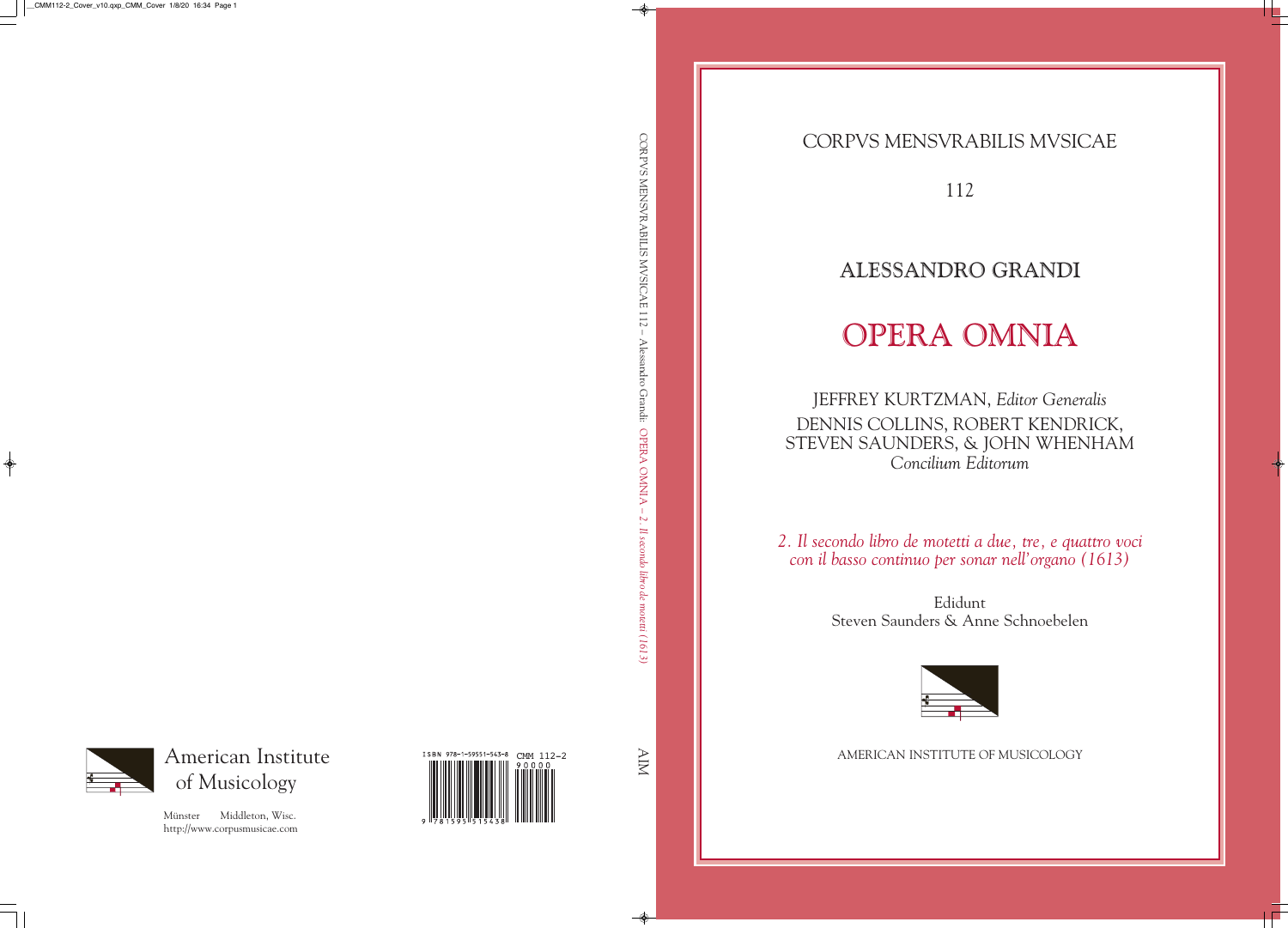**CORPUS MENSURABILIS MUSICAE**

**PAUL L. RANZINI** General Editor

# ALESSANDRO GRANDI COMPLETE WORKS

JEFFREY KURTZMAN, *General Editor* DENNIS COLLINS, ROBERT KENDRICK, STEVEN SAUNDERS, & JOHN WHENHAM *Editorial Board*

VOLUME 112

AMERICAN INSTITUTE OF MUSICOLOGY ARMEN CARAPETYAN† Founding Director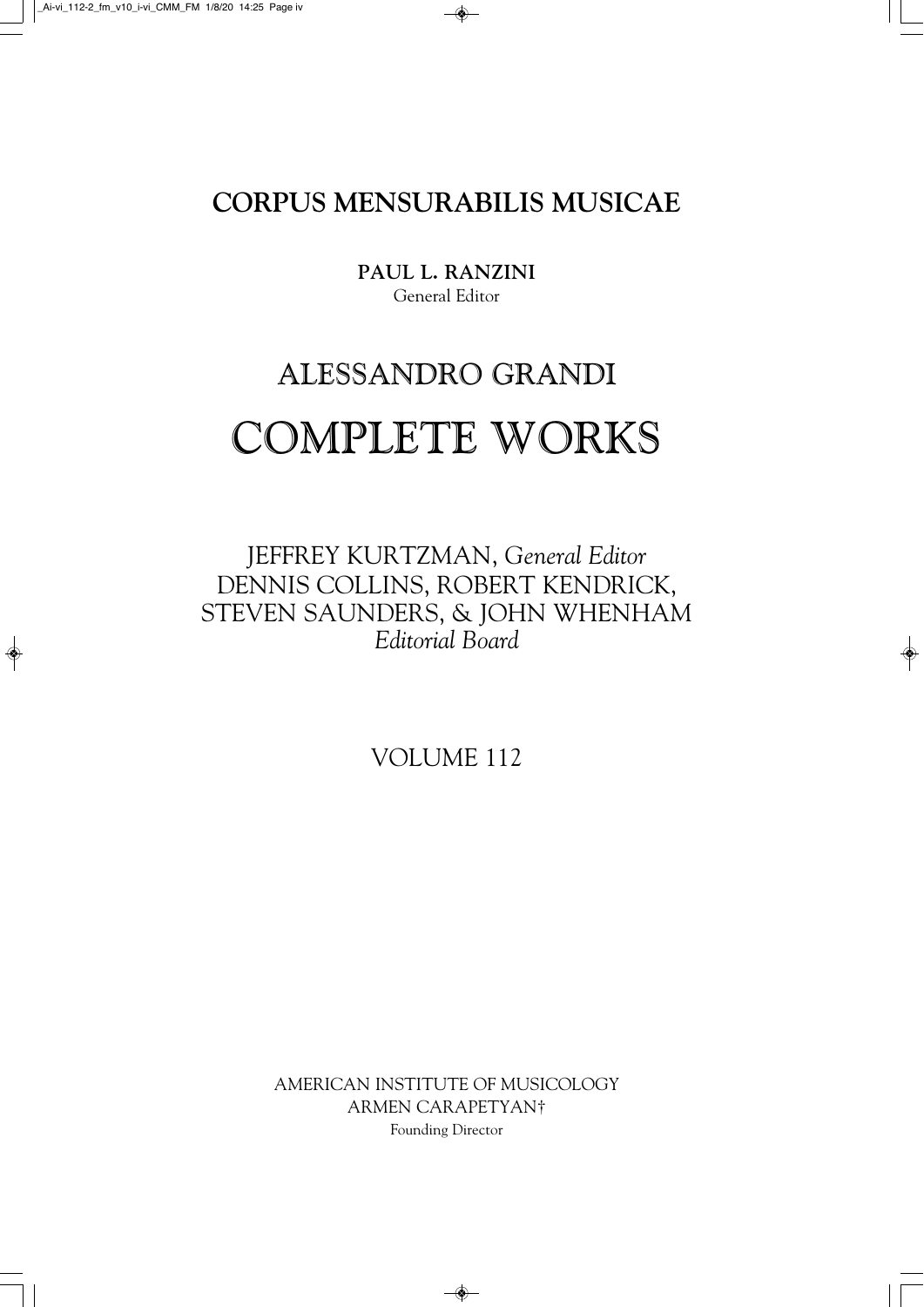## **CORPVS MENSVRABILIS MVSICAE**

## **112**

# ALESSANDRO GRANDI OPERA OMNIA

## JEFFREY KURTZMAN, *Editor Generalis* DENNIS COLLINS, ROBERT KENDRICK STEVEN SAUNDERS, & JOHN WHENHAM *Concilium Editorum*

*2. Il secondo libro de motetti a due, tre, e quattro voci con il basso continuo per sonar nell'organo (1613)*

Edidunt

Steven Saunders & Anne Schnoebelen



AMERICAN INSTITUTE OF MUSICOLOGY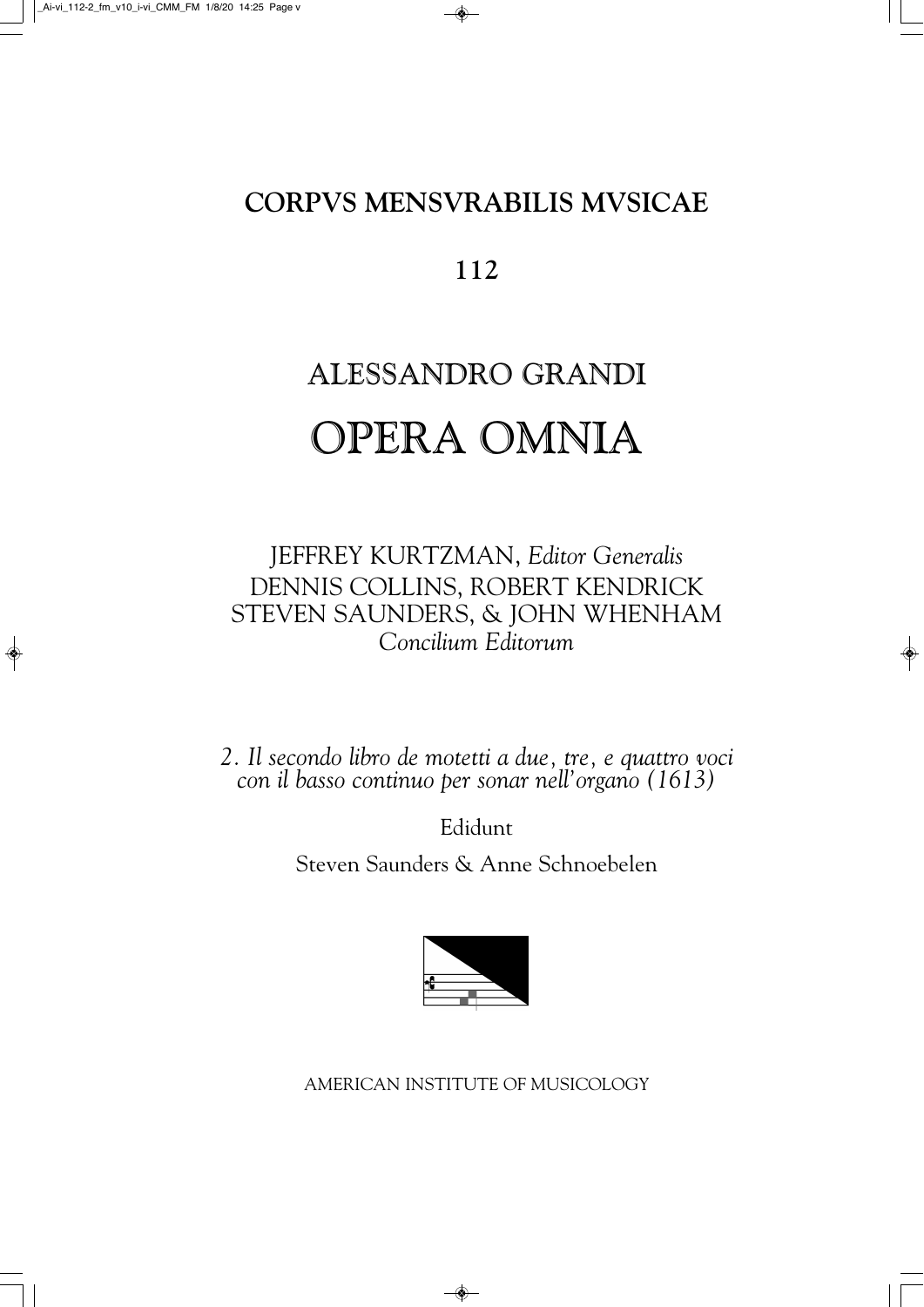#### AMERICAN INSTITUTE OF MUSICOLOGY

The American Institute of Musicology publishes seven series of critical editions, scholarly studies, and reference works, as well as a journal all dedicated to the study of music and culture in the Medieval, Renaissance, and early Baroque eras. The publications of the Institute are used by scholars and performers alike and constitute a major core collection of early music and theoretical writings on music.

Musica Disciplina (MD) Corpus Mensurabilis Musicae (CMM) Corpus of Early Keyboard Music (CEKM) Musicological Studies and Documents (MSD) Renaissance Manuscript Studies (RMS) Corpus Scriptorum de Musica (CSM) Miscellanea (MISC)

For information on establishing a standing order to any of our series, or for editorial guidelines on submitting proposals, please contact:

American Institute of Musicology, Verlag Corpusmusicae GmbH 800 736-0070 (U.S. book orders) 608 836-9000 (phone) 608 831-8200 (fax) http://www.corpusmusicae.com orders@corpusmusicae.com info@corpusmusicae.com

©2020 by American Institute of Musicology, Verlag Corpusmusicae GmbH. All rights reserved. No part of this book may be reproduced or transmitted in any form by any electronic or mechanical means (including photocopying, recording, or information storage and retrieval) without permission in writing from the publisher.

Volume updates, if any, are posted on the website http://www.corpusmusicae.com.

The purchase of this edition does not convey the right to perform any part of it in public, nor to make a recording of any part of it for any purpose. Such permission must be obtained in advance from the publisher.

The American Institute of Musicology is pleased to support scholars and performers in their use of its material for study or performance. Subscribers to CMM or CEKM, as well as patrons of subscribing institutions, are invited to apply for information about our "Copyright Sharing Policy."

ISBN-13 978-1-59551-543-8

Printed in the United States of America. @The paper used in this publication meets the minimum requirements of the American National Standard for Information Sciences – Permanence of Paper for Printed Library Materials, ANSI Z39.48-1992.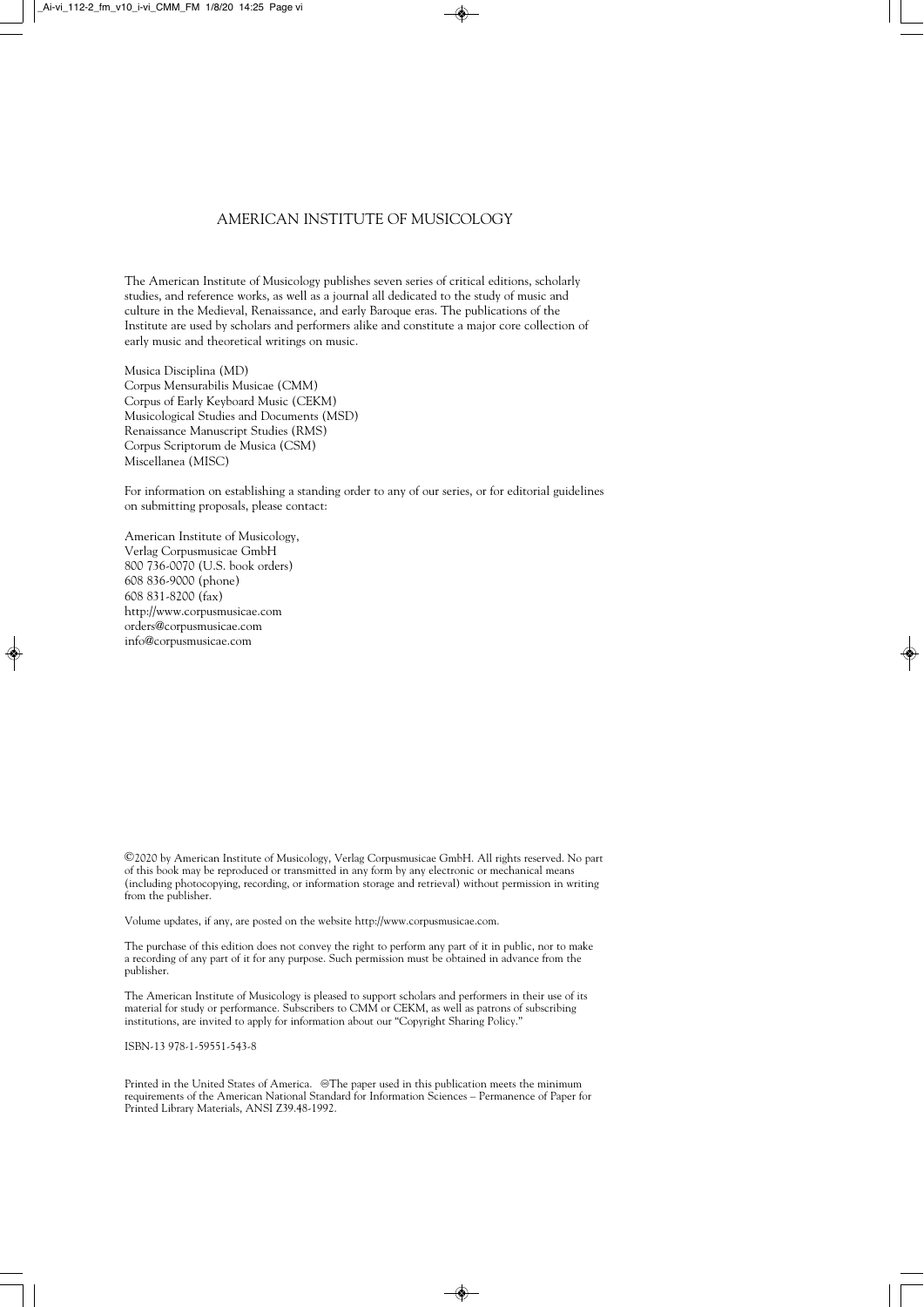## **CONTENTS**

Il secondo libro de motetti a due, tre, et quattro voci (1613)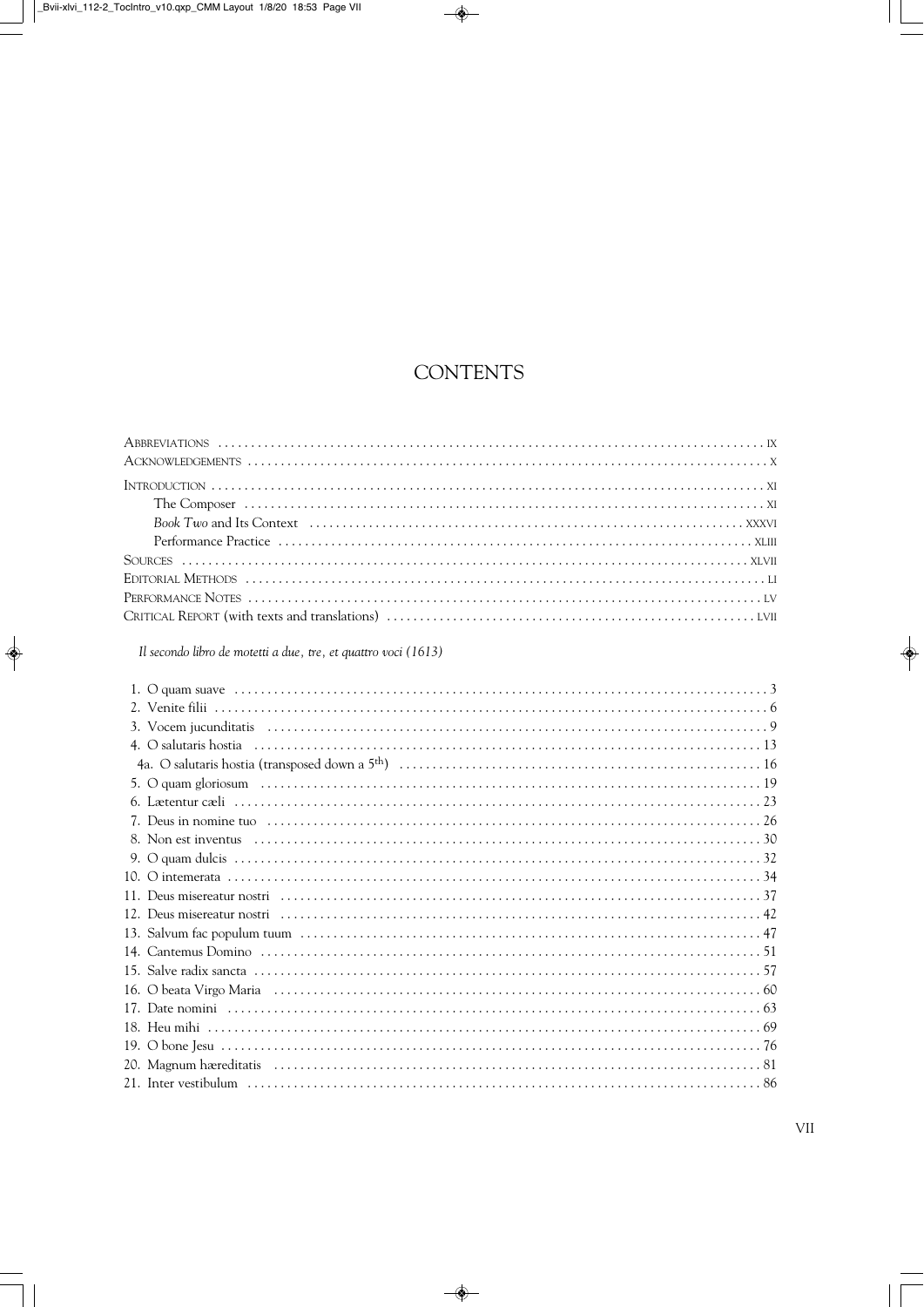### Introduction

#### Steven Saunders

**The Composer** (Rodolfo Baroncini and Steven Saunders<sup>1</sup>)

Few composers' biographies have been plagued by gaps and misunderstandings for such a long time as that of Alessandro Grandi. This is particularly true if we consider that, despite the several studies dedicated to him, there has been until now no clarity even on the basics of his biography, such as the place and date of his birth—information that is indispensible for contextualizing his training and output. Thus the scholarly literature on Grandi cites birthdates of 1575, 1577<sup>2</sup>, or perhaps more likely, 1586.<sup>3</sup> Similarly, his birthplace was supposedly Ferrara, or perhaps an unspecified part of Sicily. <sup>4</sup>

James H. Moore was the first scholar to provide information beyond what can be gleaned from the composer's title-pages, countering many of the often implausible hypotheses regarding Grandi and establishing some fixed points in the composer's tormented biography. The first documentary sources on Grandi were found by Moore: two documents from the *Procuratoria de supra* about St. Mark's Basilica demonstrating that the composer (the son of a certain "Augustin di Grandi"), while still a "puttazzo" (older boy), was in the service of Venice's Cappella Ducale as a "giovane di choro." <sup>5</sup>

This job description was intermediate between the "zaghi" (clerics of the Basilica age 12–18) and adult singers. Its wideranging duties included the doubling of the adults in performances for the major feasts, and the plainchant intonation of the "Evangelio," "Lettioni," and "Profettie la notte di Nadal" (the Gospel, Lessons, and the prophecies of the Christmas Vigil).<sup>6</sup> This information, peculiar to the Venetian milieu of San Marco, serves as a starting point for our historiographical reconstruction. Such a reconstruction, taking into account several newly discovered documents, allows us not only to place the composer in the appropriate historical context, but also to flesh out his character by recovering the network of interpersonal relationships with musicians and patrons he had to establish to pursue his career. The (surely imperfect) execution of this task has been complicated by the sheer volume and desultory nature of Venetian sources, as well as falsifications of personal records, motivated by the extraordinary musical and intellectual precocity of the young Alessandro and the practical necessity of speed-tracking his training.

 <sup>1.</sup> Our first biography of Grandi appeared in *Alessandro Grandi: Opera Omnia,* vol. 1: *Il primo libro de motetti a due, tre, quattro, cinque, & otto voci,* ed. Dennis Collins and Steven Saunders, Corpus Mensurabilis Musicae [hereafter CMM] 112–1 (American Institute of Musicology, 2011). It was substantially expanded in *Alessandro Grandi: Opera Omnia,* vol. 5: *Il quatro* [*sic*] *libro de motetti a due, tre, quattro, cinque, et sette voci,* ed. Dennis Collins and Robert Kendrick, CMM 112–5 (American Institute of Musicology, 2015) thanks to a number of new documents uncovered and generously shared by Rodolfo Baroncini, whose contribution was translated by Tommaso Sabbaini and edited by Jeffrey Kurtzman. Corrections and updates as well as substantial additional information have been added by Kurtzman in the present volume.

 <sup>2.</sup> Renate Günther, "Motette und geistliches Konzert im Schaffen von Alessandro Grandi (ca. 1577–1630). Eine Studie zur Motetten-komposition in Italien zwischen 1600 und 1630" (Ph. D. diss., Freie Universität Berlin, 1958); Jerome Roche, "Music at S. Maria Maggiore, Bergamo, 1614–1643," *Music & Letters* 47 (1966): 296–312; Roche, "Liturgical Music in Northern Italy in the Early Seventeenth Century" (Ph. D. diss., Cambridge University, 1968), 113; Eleanor Selfridge-Field, "Alessandro Grandi," in *Dizionario Enciclopedico Universale della Musica e dei Musicisti* (Torino: UTET, 1986), vol. 3, *Le Biografie,* 297.

 <sup>3.</sup> James H. Moore, *Vespers at St. Mark's: Music of Alessandro Grandi, Giovanni Rovetta and Francesco Cavalli,* 2 vols. (Ann Arbor: UMI Research Press, 1981), i, 6.

 <sup>4.</sup> Denis Arnold, "Alessandro Grandi, a Disciple of Monteverdi," *Musical Quarterly* 43 (1957): 171, who cites Antonio Mongitore, *Bibliotheca sicula sive de scriptoribus siculis* [... ], *tomus primus e secundus,* Palermo, 1707–14, for Grandi's supposed Sicilian origins.

 <sup>5.</sup> Moore, *Vespers at St. Mark's,* i, 6 and 231 (Documents 1 and 2).

 <sup>6.</sup> I-Vas, Procuratoria de supra, Serie Chiesa, reg. 8, unpaginated folios, payments for the *giovani di coro* Antonio Valieri and Giacomo Strozzi, 11 August 1619 and 16 January 1624.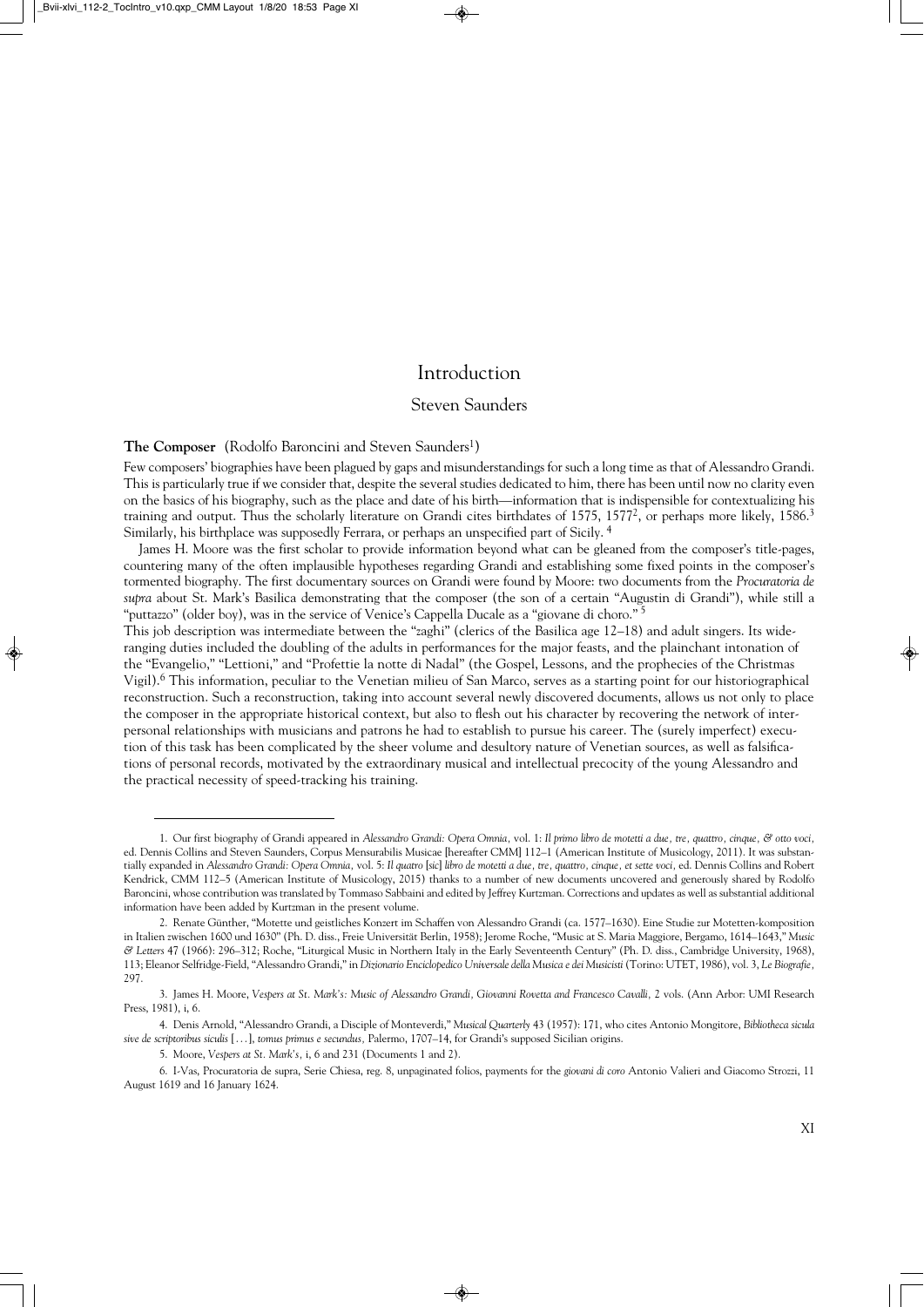#### Sources

Alessandro Grandi's *Second Book of Motets* (RISM G 3422) was published in 1613 by the Venetian publisher Giacomo Vincenti with a title page that reads:

> [within a decorative frame} [part name] IL SECONDO LIBRO DE MOTTETI [*sic*] A DVE TRE ET QVATRO VOCI Con il Basso per sonar nell'Organo. DI ALESSANDRO GRANDI Maestro di Capella nello Spirito santo in Ferrara. *Nuouamente composti, & date in luce.* [Printer's device] IN VENETIA, [rule] Appresso Giacomo Vincenti. MDCXIII.

The collection was presumably issued in five partbooks (*Canto, Alto, Tenore, Basso,* and *Basso per sonar nell'organo*), of which only the vocal bass partbook has survived, preserved in I-Bc. Although the remaining four partbooks from the first edition are lost, a complete set of the second edition (Venice: Giacomo Vincenti, 1617; RISM G 3423) is preserved in D-Rp. In addition, the *Canto* and *Basso per sonar nell'organo* partbooks from this edition are found in I-Bc. Our transcriptions are based on these two editions (see below).

The dedication, present only in the first edition, is to Camillo Mori, (discussed above in the section on "*Book Two* and Its Context"). Its content is quite general:

> Al Molto Illustre, e Reuerendiss. Monisg. IL SIG. CAMILLO MORI VESCOVO DI TERMOLI PATRON MIO COLENDISSIMO.

Apena io havea posto fine al secondo libro de miei Motetti per darlo come feci il primo alla Stampa, mentre udissi con allegrezza commune della Città la promotione al grado non di ora a suoi meriti dovuto di Vesovo. Parvemi gran mia ventura, che mentre io stava pensando alla persona, che collo splendore del nome che il libro dovea portare in fronte, illustrasse e l'Opera e l'Autore, mi vedessi spuntare come novo Sole dall'Oriente dell'Alma Città la persona di lei. Non mi rivolsi altrove, portando così il costume di mirar piu voluntieri al novo Sole, che nasce, che al Sole, che tramonta, sicuro di haver proveduta l'opera di una lumiera, che per qualunque mani ella sia per andare non debba mai andare in tenebre. Accolgala per tanto V.S. Reverendissima sotto la splendentissima sfera sua, per farne poi, andando freggiata e chiara del nome di lei, un'honorato dono alla sua novella Sposa. La quale stando d'ora in ora attendendo che Ella arrivi s'apparecchia di riceverla tra le altre feste & allegrezze con una bella salva di sacre e gratiose canzoni. Con che facendole humilissima riverenza le prego dal Signore buonissimo principio al regimento di cotesta sua nova Chiesa. Di Ferrara il dí 30 di Genaro 1613. D V. S. M. Illustre, & Reverendissima Servitore devotissimo Alessandro Grandi.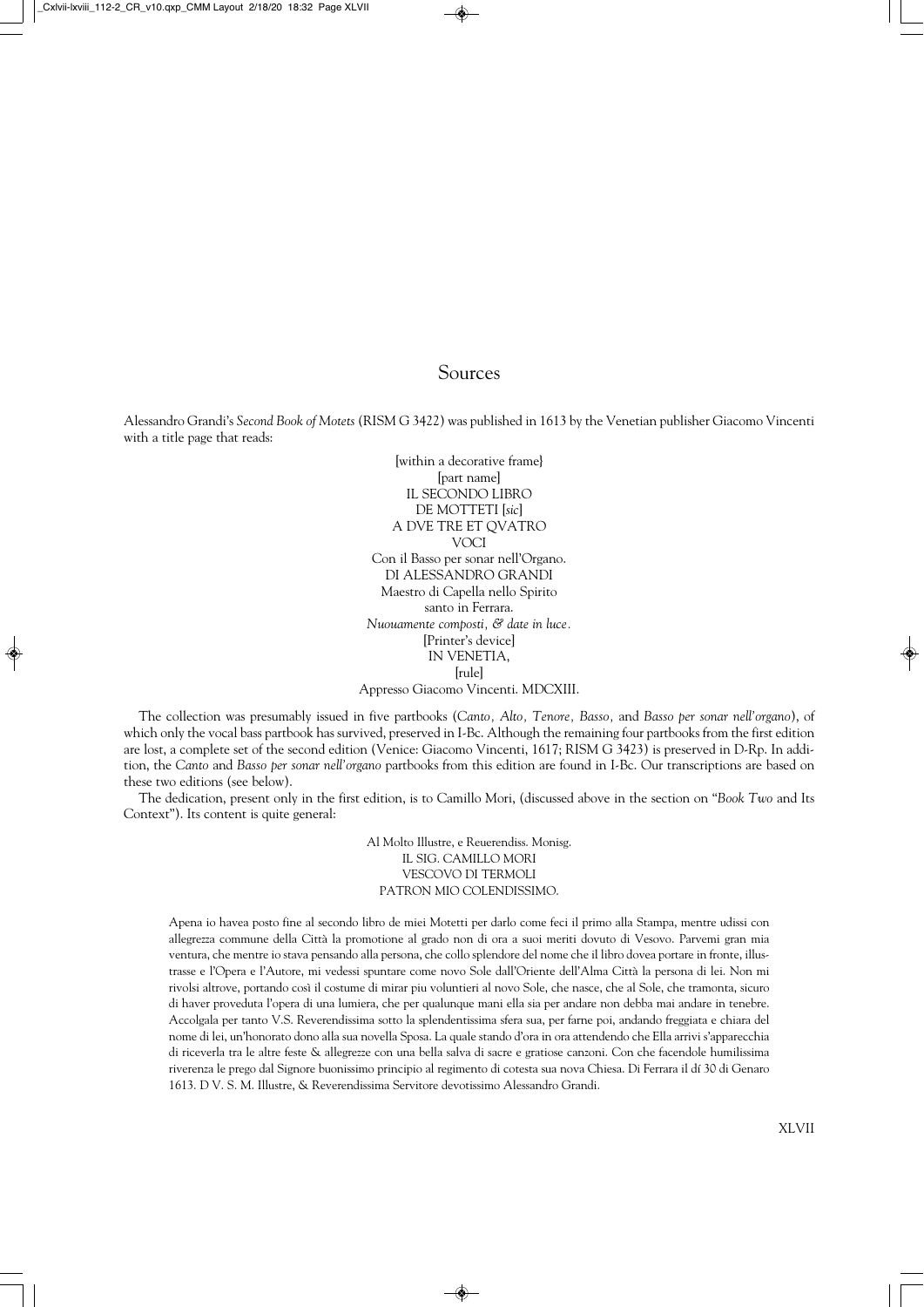## Critical Report

Each critical note below begins with entries showing the part names, the partbook in which the music appears (in parentheses), followed by any rubrics and running heads from the partbook, for example:

C2 (A): A2. Doi Canti

These entries are followed by texts and translations and notes on the sources for the text. The critical notes themselves give readings in the primary source or copy text (see the section on "The Sources") that differ from those of the edition, except for those changes discussed in the section on Editorial Methods. Pitches are given according to the Helmholtz system where middle *C* is *c'*. The following abbreviations are used to indicate part names: C=Canto, S=Soprano, Ms=Mezzo Soprano, A=Alto, T=Tenor, B=Basso, V=Violino, Ch=Chitarrone, and O=Organo.

#### **1. O quam suave**

*Rubrics and Running Heads* C1 (C): A2. Doi Canti C2 (A): A2. Doi Canti O: A 2. Due Canti. Per l'Organo

#### *Text*

O quam suave est nomen tuum, Maria dulcis et pia, virgo ante partum, virgo in partum, virgo post partum.

O quam suave est nomen tuum, Maria dulcis et pia, gratissimum Dei templum, Spiritus Sancti sacrarium, janua regni cælorum.

O quam suave est nomen tuum, Maria dulcis et pia, esto advocata semper amata, semper rogata pro me servo tuo.

O quam suave est nomen tuum, Maria dulcis et pia.

O how sweet is your name, Mary, sweet and holy, a virgin before [Christ's] birth, a virgin during birth, a virgin after birth.

O how sweet is your name, Mary, sweet and holy, most grateful temple of God, sacristy of the Holy Spirit, gate to the kingdom of heaven.

O how sweet is your name, Mary, sweet and holy; be always a beloved advocate, ever praying for me, your servant.

O how sweet is your name, Mary, sweet and holy.

#### *Text Source*

Excerpts from the prayer "O intemerata," (see motet no. 10, below) with free text.

*Critical Notes*

| 18,63  | C1: note 3 is $f'$ (cf. mm. 2 and 41)        |
|--------|----------------------------------------------|
| 19, 42 | $C2$ : note 1 is a colored breve (cf. $C1$ ) |
| 34     | $C2$ : note 2 is a quarter                   |
| 35     | C1, C2: "gni" appears beneath note 2         |

#### **2. Venite filii**

*Rubrics and Running Heads* C1 (C): Doi Canti. C2 (A): Doi Canti O: A 2. Doi Canti. Per l'Organo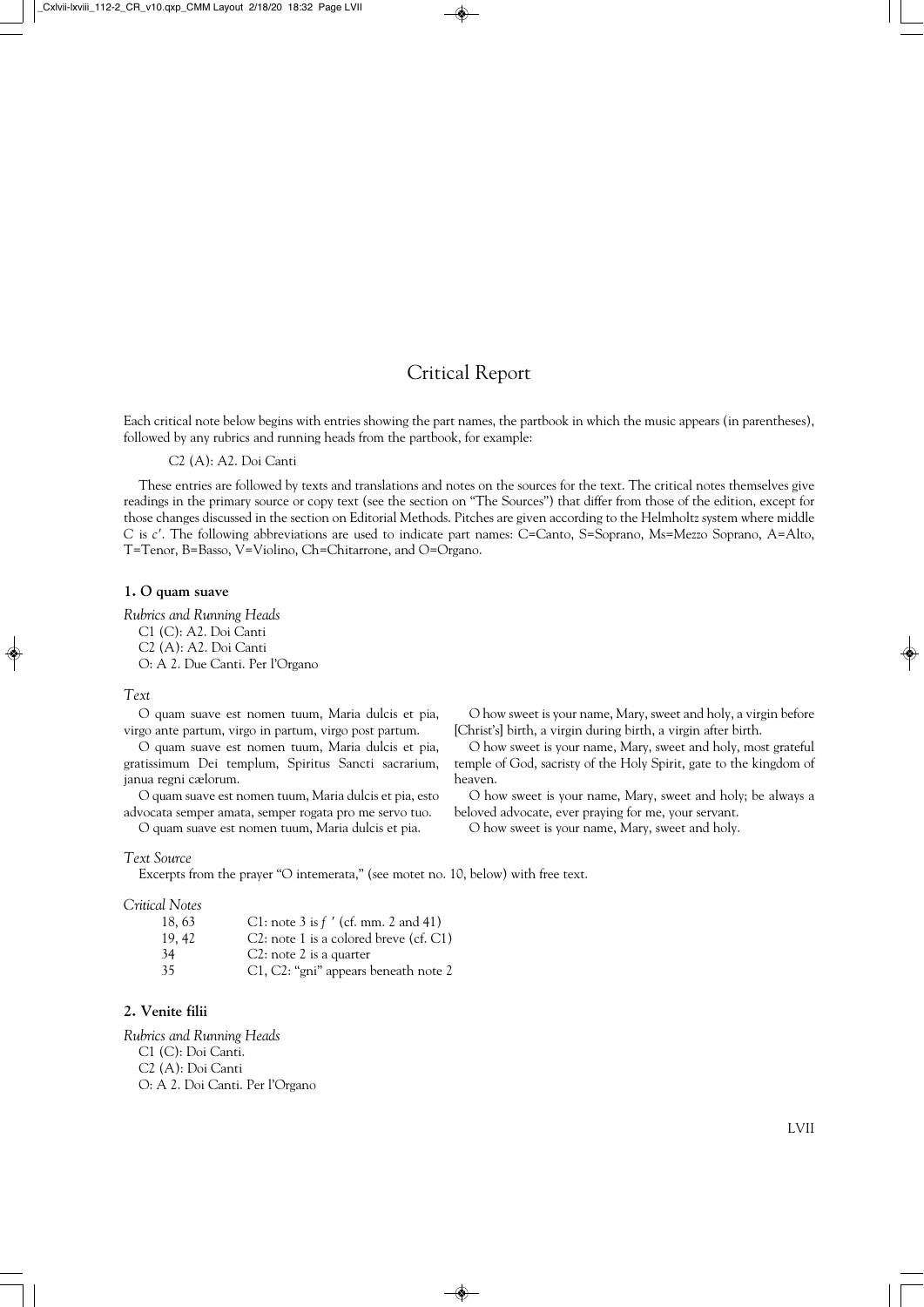









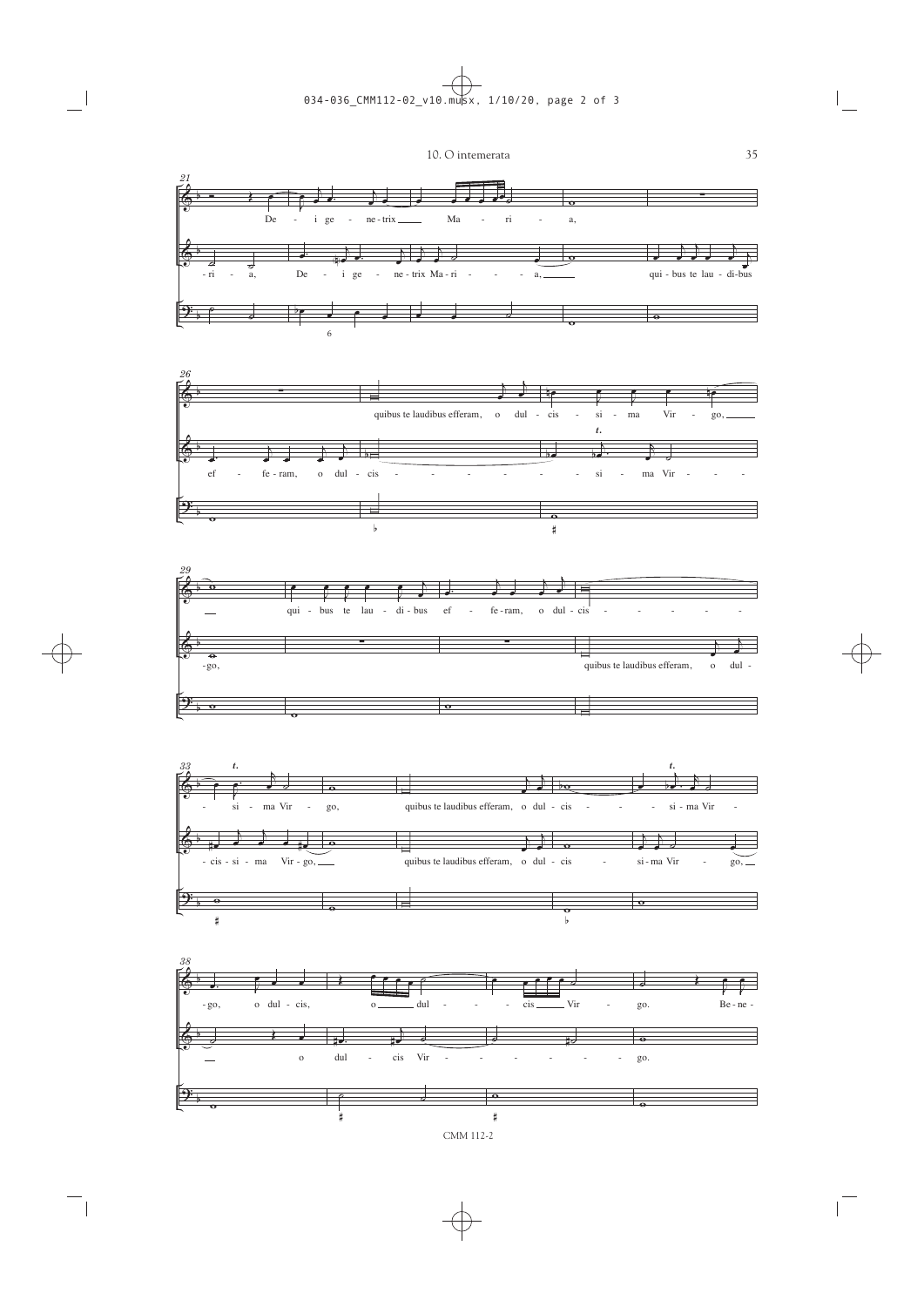### **15. Salve radix sancta**